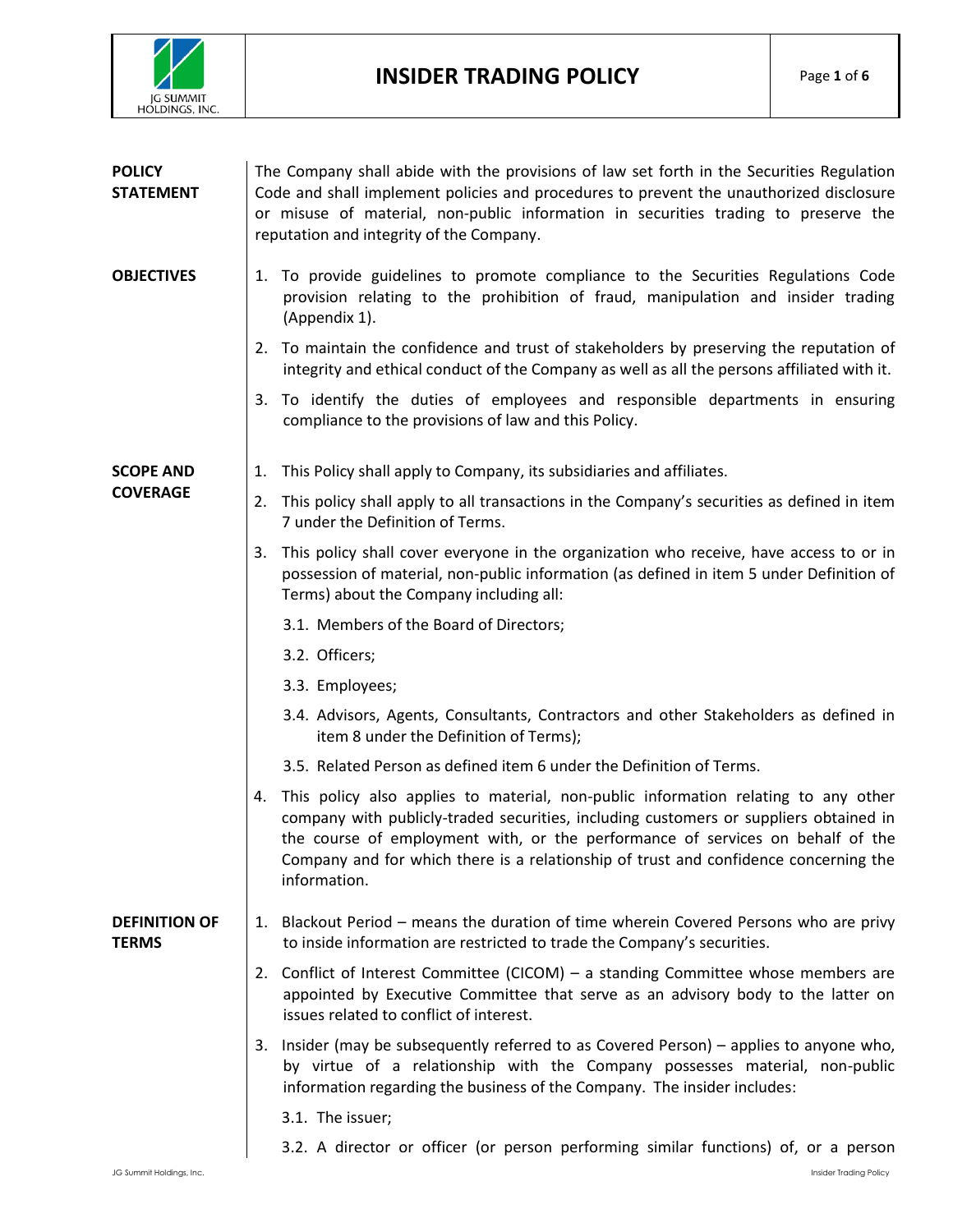controlling the issuer;

- 3.3. A person whose relationship or former relationship to the issuer gives or gave him access to material information about the issuer or the security that is not generally available to the public;
- 3.4. A government employee, or director, or officer of an exchange, clearing agency and/or self-regulatory organization who has access to material information about an issuer or a security that is not generally available to the public;
- 3.5. A person who learns such information by a communication from any of the foregoing insiders; or
- 3.6. Co-habitants like the Insider's spouse or relatives by affinity or consanguinity within the second degree, legitimate or common-law.
- 4. Insider Trading refers to:
	- 4.1. Buying or selling of a security, in breach of a fiduciary duty or other relationship of trust and confidence, while in possession of material, non-public information about a security;
	- 4.2. Disclosing or "tipping" material, non-public information to others or recommending the purchase or sale of securities on the basis of such information; or
	- 4.3. Assisting someone who is engaged in any of the above activities.
- 5. Material Information an information is deemed material if there is a reasonable likelihood that it would be considered important to an investor in making a decision to buy, sell or hold a security or where the fact is likely to have a significant effect on the market price of the security. Material information can be positive or negative and can relate to virtually any aspect of the company's business or to any type of security – debt or equity. Material information includes, but not limited to:
	- 5.1. Financial information:
		- 5.1.1. Financial results;
		- 5.1.2. Financial liquidity problems;
		- 5.1.3. Projections of future earnings or losses or changes in such projections;
		- 5.1.4. Creation of a significant reserve or write-off/significant adjustment to the financial statements;
	- 5.2. Investments or Divestments:
		- 5.2.1. Acquisition/Divestitures/Joint Venture;
		- 5.2.2. News of a pending proposed merger;
		- 5.2.3. News of a significant sale of assets
		- 5.2.4. New significant equity investments or debt offerings;
	- 5.3. Information affecting equity:
		- 5.3.1. Stock buy-backs;
		- 5.3.2. Stock splits;
		- 5.3.3. Public or private sale of company securities
		- 5.3.4. Dividend declaration and changes in dividend policy;
	- 5.4. Change in the corporate structure such as a re-organization or major changes in key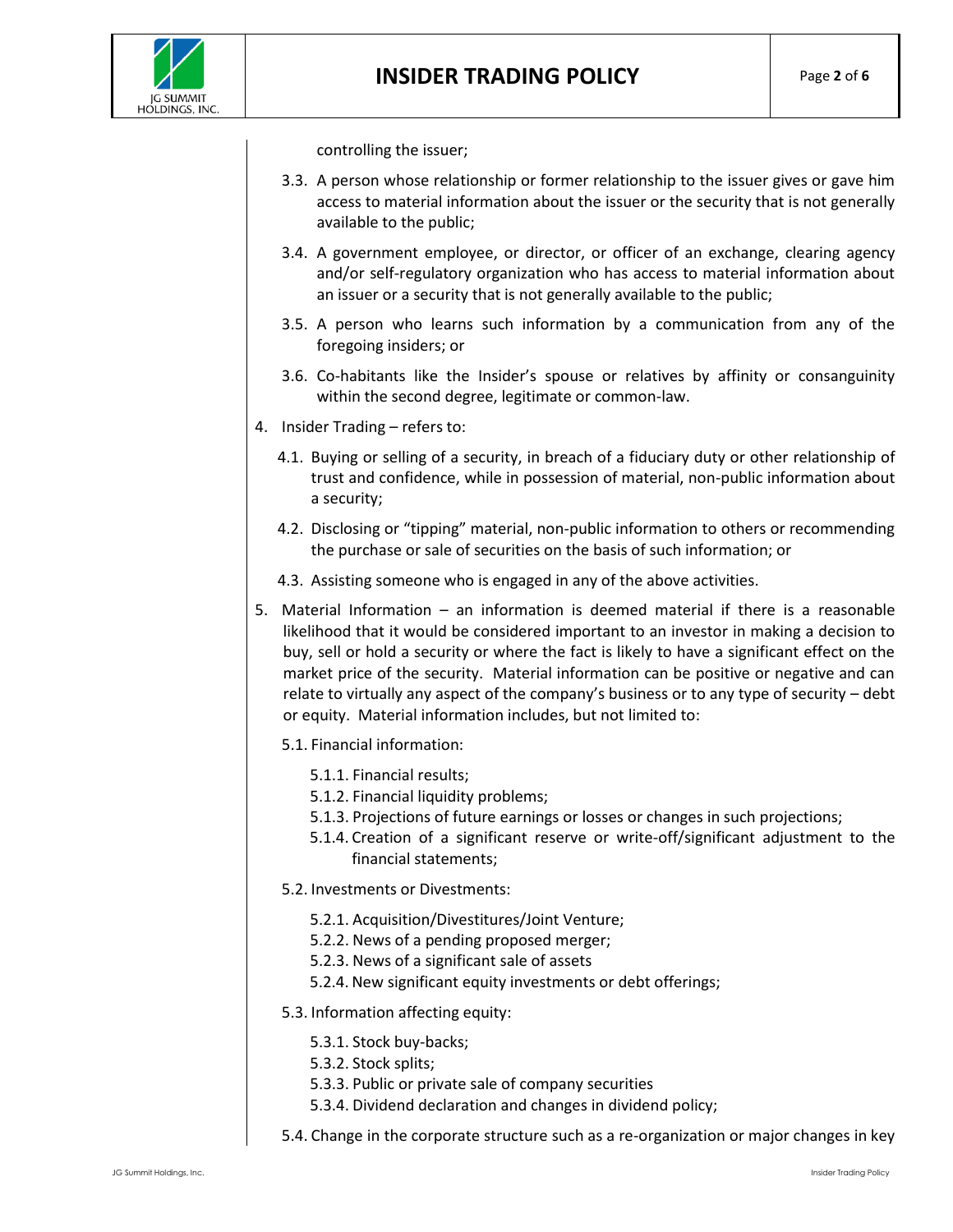senior management positions;

- 5.5. Significant changes in corporate objectives;
- 5.6. Significant projects or product developments;
- 5.7. Significant litigation exposure;
- 6. Material, non-public information any material information that:
	- 6.1. Has not been generally disclosed to the public that would likely affect the market price of the security after being disseminated to the market and the lapse of a reasonable time for the market to absorb the information.
	- 6.2. Would be considered by a reasonable person important under the circumstances in determining his course of action whether to buy, sell or hold a security.
- 7. Related Person includes:
	- 7.1. Co-habitants like the person's spouse, children and anyone else living the household; a person's parent or sibling may be considered a Related Person if living in the same household;
	- 7.2. Controlled Parties like any legal entities where the Person has control including, but not limited to:
		- 7.2.1. Partnerships of which the Person is a partner;
		- 7.2.2. Trusts of which the Person is a trustee;
		- 7.2.3. Estates of which the Person is an executor.
- 8. Securities are shares, participation or interests in a corporation or in a commercial enterprise or profit-making venture and evidenced by a certificate, contract, instrument, whether written or electronic in character:
	- 8.1. Shares of stock, bonds, debentures, notes, evidences of indebtedness, assetbacked securities;
	- 8.2. Investment contracts, certificates of interest or participation in a profit sharing agreement, certificates of deposit for a future subscription;
	- 8.3. Derivatives like option and warrants;
	- 8.4. Certificates of assignments, certificates of participation, trust certificates, voting trust certificates or similar instruments;
	- 8.5. Proprietary or non-proprietary membership certificates in corporations; and
	- 8.6. Other instruments that may in the future be determined by the Securities and Exchange Commission.
- 9. Stakeholders the Company's customers, employees, suppliers, financiers, government and business partners, including the communities and environment it operates in, all of whom are important to a successful business.
- 10. Tipping the act of providing material, non-public information about a publicly-traded company to a person who is not authorized to have the information.
- 11. Trading Day Time when the stock [exchange](http://www.investorwords.com/4733/stock_exchange.html) is [open](http://www.investorwords.com/3432/open.html) and [available](http://www.investorwords.com/8894/available.html) for [making](http://www.investorwords.com/2925/maker.html) [trades;](http://www.investorwords.com/5014/trade.html) generally on weekdays between norma[l business](http://www.investorwords.com/623/business.html) [hours.](http://www.investorwords.com/9966/hour.html)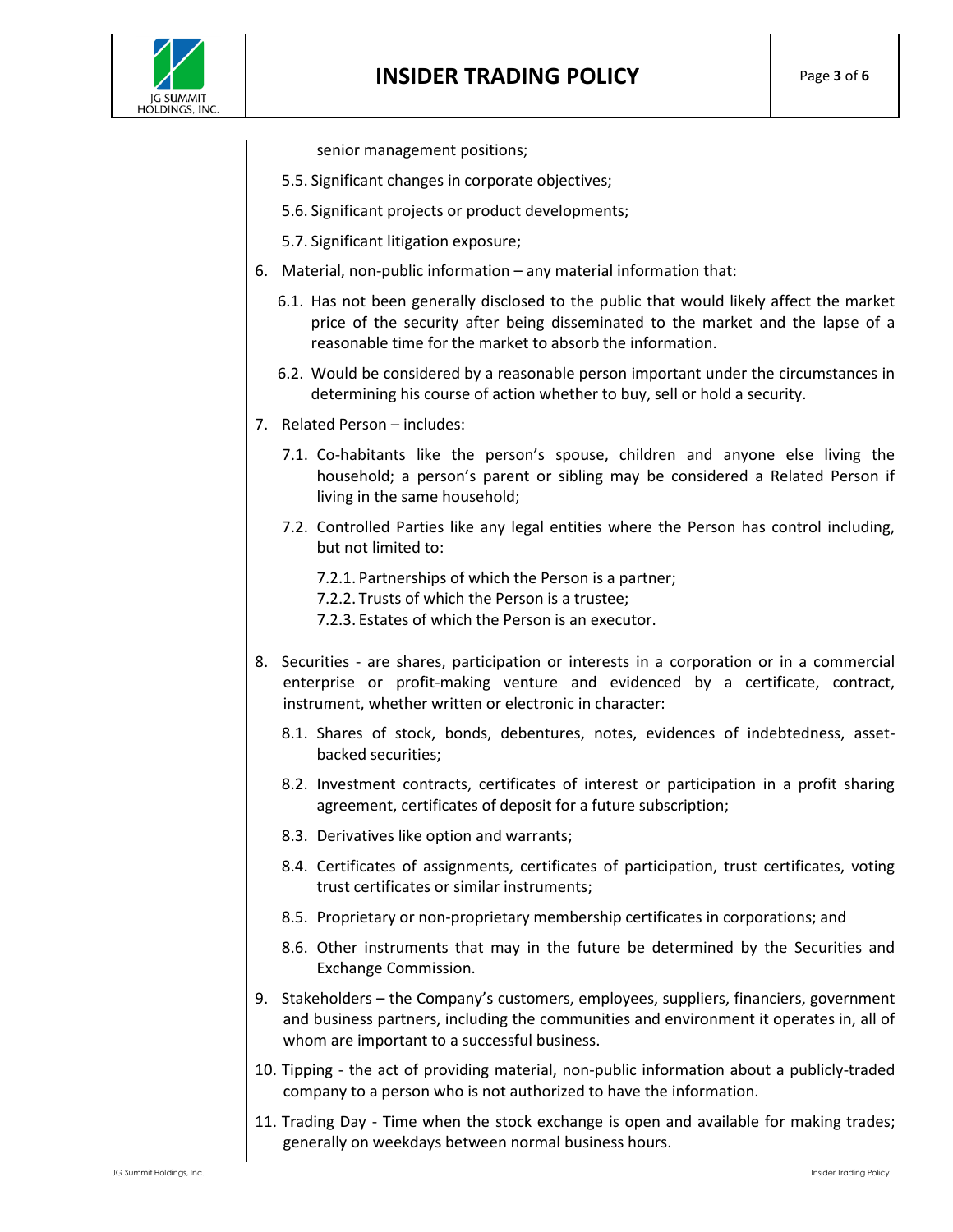

- **POLICIES** 1. "Insider Trading" or trading of the Company's securities or any other publicly-listed company while the employee is in the possession of material, non-public information is prohibited. No employee who is aware of any material, non-public information concerning the Company or a third party with whom the Company does business, shall engage in any transaction in the Company's or such third party's securities, including any offer to purchase or sell, during the Blackout Period.
	- 2. Confidentiality of non-public information should be strictly observed.
		- 2.1. Employees should not discuss internal Company matters or developments with anyone outside the Company, except as required in the performance of their regular employment duties, nor should Company matters be discussed in public or quasi-public areas where conversations may be overheard.
		- 2.2. Inquiries about the Company, which may be made by the financial press, investment analysts or others in the financial community should be directed or referred to the designated individuals authorized by the Company.
	- 3. "Tipping" or the unauthorized disclosure of any material, non-public information acquired in connection with the relationship with the Company is prohibited. No employee shall disclose or "tip" material, non-public information where such information may be used for another person's benefit by trading in the securities of the company to which such information relates, nor shall an employee make any recommendations, offer assistance or express any opinions as to trading in the Company's securities to any person on the basis of material, non-public information.
	- 4. To help establish a diligent effort to avoid improper transaction (or even appearance of an improper conduct), Covered Persons are strictly prohibited from trading the Company's securities during the following Blackout Periods:
		- 4.1. Ten (10) trading days before and two (2) trading days after the disclosure of the defined periodic reportorial requirements required by the Securities and Exchange Commission (SEC), Philippine Stock Exchange (PSE) and the Philippine Dealing Exchange Corporation (PDEX). The Blackout Period apply regardless of the issuance or receipt of the Blackout Period reminder notice.
		- 4.2. Two (2) trading days after the disclosure of any material information other than Item 4.1 above. The Corporate Secretary shall issue an Office Bulletin to affected individuals for special Blackout Periods that may be imposed from time to time.
	- 5. When in doubt, all Covered Persons who from time to time possess material, non-public information about potentially market-affecting activities or information should consult the Office of the Compliance Officer about any plan to trade on securities to ensure compliance with this Policy.
	- 6. All Covered Person's shall report the trading of the Company's shares to the Office of the Corporate Secretary not later than one (1) trading day after the occurrence of the event. The office of the Corporate Secretary shall file the required disclosure to comply with reporting requirements of the PSE and the SEC within the prescribed period.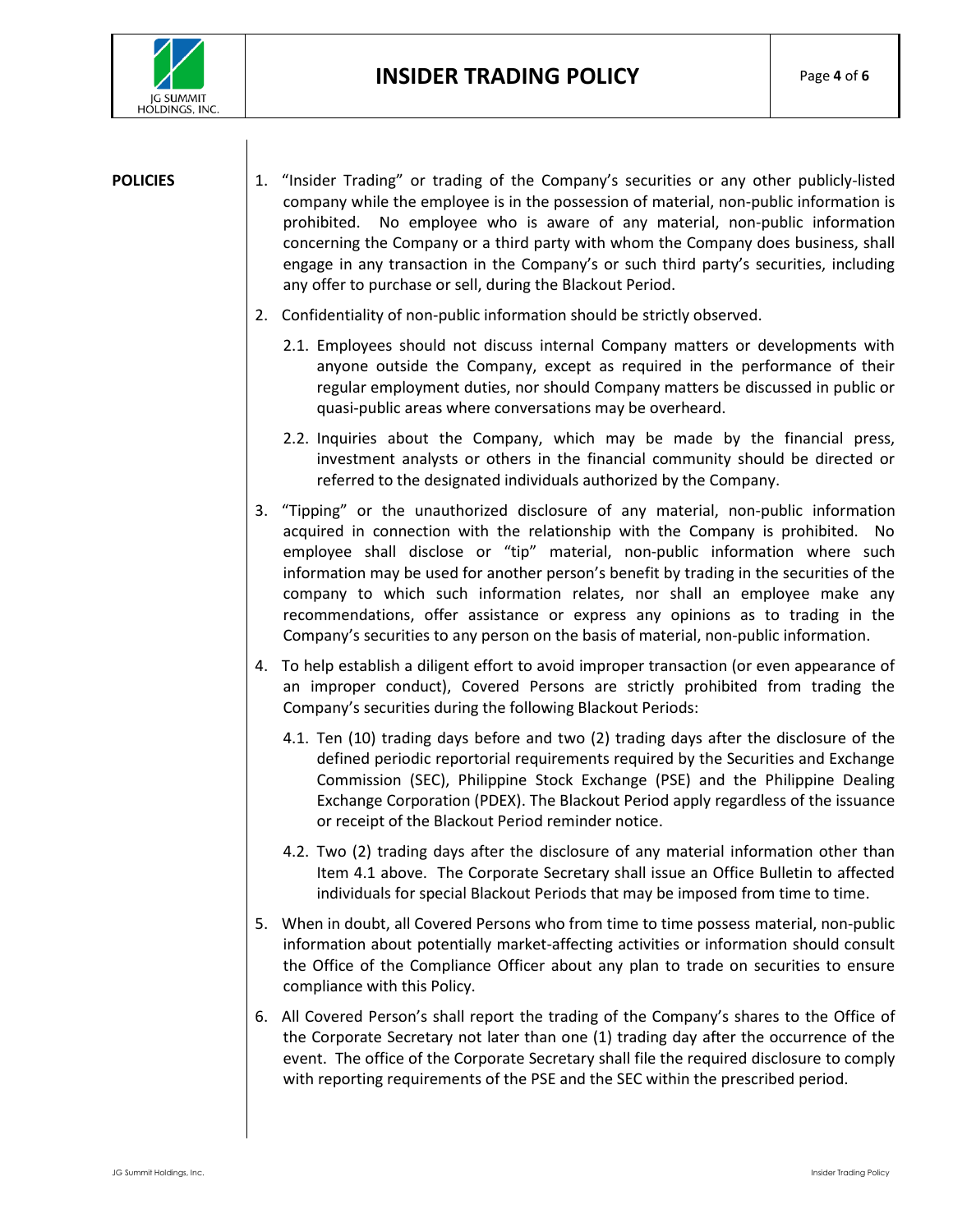

## **INSIDER TRADING POLICY** Page **<sup>5</sup>** of **<sup>6</sup>**

## **RESPONSIBILITIES** | 1. All Covered Persons shall be responsible for:

- 1.1. Understanding and complying with this Policy and applicable provisions of law;
- 1.2. Abiding to the ethical and legal obligation to maintain confidentiality of material, non-public information;
- 1.3. Maintaining files securely and avoiding storing information in computer systems that can be accessed by other individuals;
- 1.4. Avoiding the discussion of confidential matters in areas where the conversation could possibly be overheard;
- 1.5. Not engaging in activities that may result to inadvertent disclosure of material, non-public information or Company affairs;
- 1.6. Restricting the copying and distribution of sensitive documents within the Company;
- 1.7. Seeking guidance from the Compliance Officer in case of doubt about a planned trading in Company securities;
- 1.8. Avoiding improper trading by exercising appropriate judgement in any trade of Company securities. Covered persons should carefully consider how the trade may be construed with the benefit of hindsight;
- 1.9. The actions or violations of Related Persons like family members, co-habitants and controlled parties.
- 2. The BU HR / CHR shall be responsible for orienting new employees and assisting the Company in implementing this policy.
- 3. The Controllership Department shall be responsible for ensuring that undisclosed financial information is kept confidential.
- 4. The Corporate Secretary shall be responsible for reminding Covered Persons of the Blackout Period.
- 5. The Compliance Officer shall be responsible for:
	- 5.1. Circulating the Policy to all employees;
	- 5.2. Assisting the Company in the implementation of the Policy;
	- 5.3. Guiding Covered Persons on the assessment whether a planned trading may be construed as Insider Trading;
	- 5.4. Coordinating with the Corporate Secretary regarding compliance requirements, changes in the requirements, recommendations and amendments necessary to comply with such requirements.
- 6. The General Counsel Group shall be responsible for providing legal advice and help in legal proceedings should there be any.

**APPENDIX** APP 1 The Securities Regulations Code – Chapter VII Prohibition of Fraud, Manipulation and Insider Trading